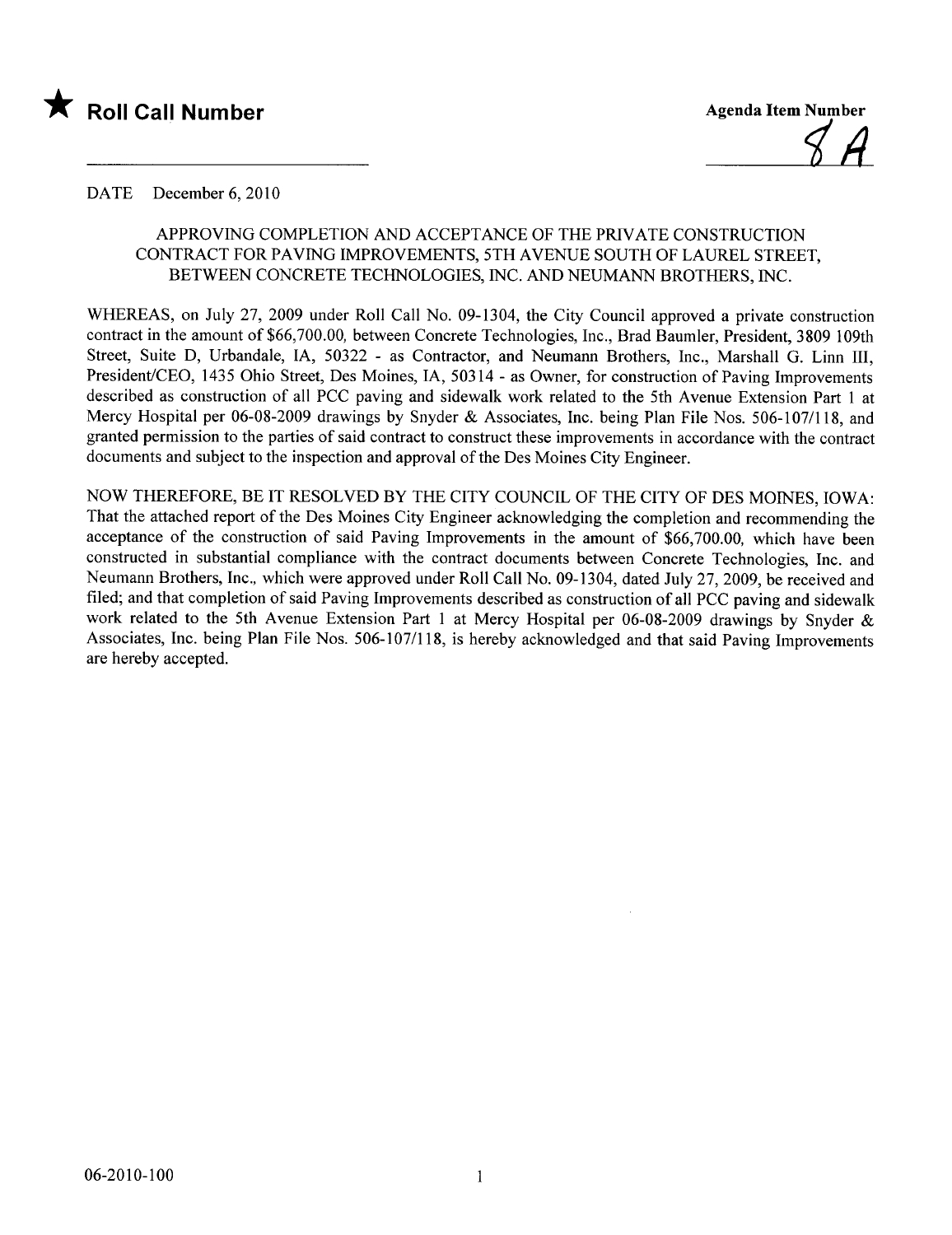



DATE December 6, 2010

Activity ID 06-2010-100

Moved by to adopt.

FORM APPROVED:

Kathleen Vanderpool

Deputy City Attorney

 $\mathcal{L}$  Funding Source: All project costs are to be paid by the Owner(s), Neumann Brothers, Inc.

| <b>COUNCIL ACTION</b> | <b>YEAS</b> | <b>NAYS</b> | <b>PASS</b>     | <b>ABSENT</b> |
|-----------------------|-------------|-------------|-----------------|---------------|
| <b>COWNIE</b>         |             |             |                 |               |
| <b>COLEMAN</b>        |             |             |                 |               |
| <b>GRIESS</b>         |             |             |                 |               |
| <b>HENSLEY</b>        |             |             |                 |               |
| <b>MAHAFFEY</b>       |             |             |                 |               |
| <b>MEYER</b>          |             |             |                 |               |
| <b>MOORE</b>          |             |             |                 |               |
| <b>TOTAL</b>          |             |             |                 |               |
| <b>MOTION CARRIED</b> |             |             | <b>APPROVED</b> |               |
|                       |             |             |                 |               |
|                       |             |             |                 | Mayor         |

I, Diane Rauh, City Clerk of said City Council, hereby certify that at a meeting of the City Council, held on the above date, among other proceedings the above was adopted.

IN WITNESS WHEREOF, I have hereunto set my hand and affixed my seal the day and year first above written.

Mayor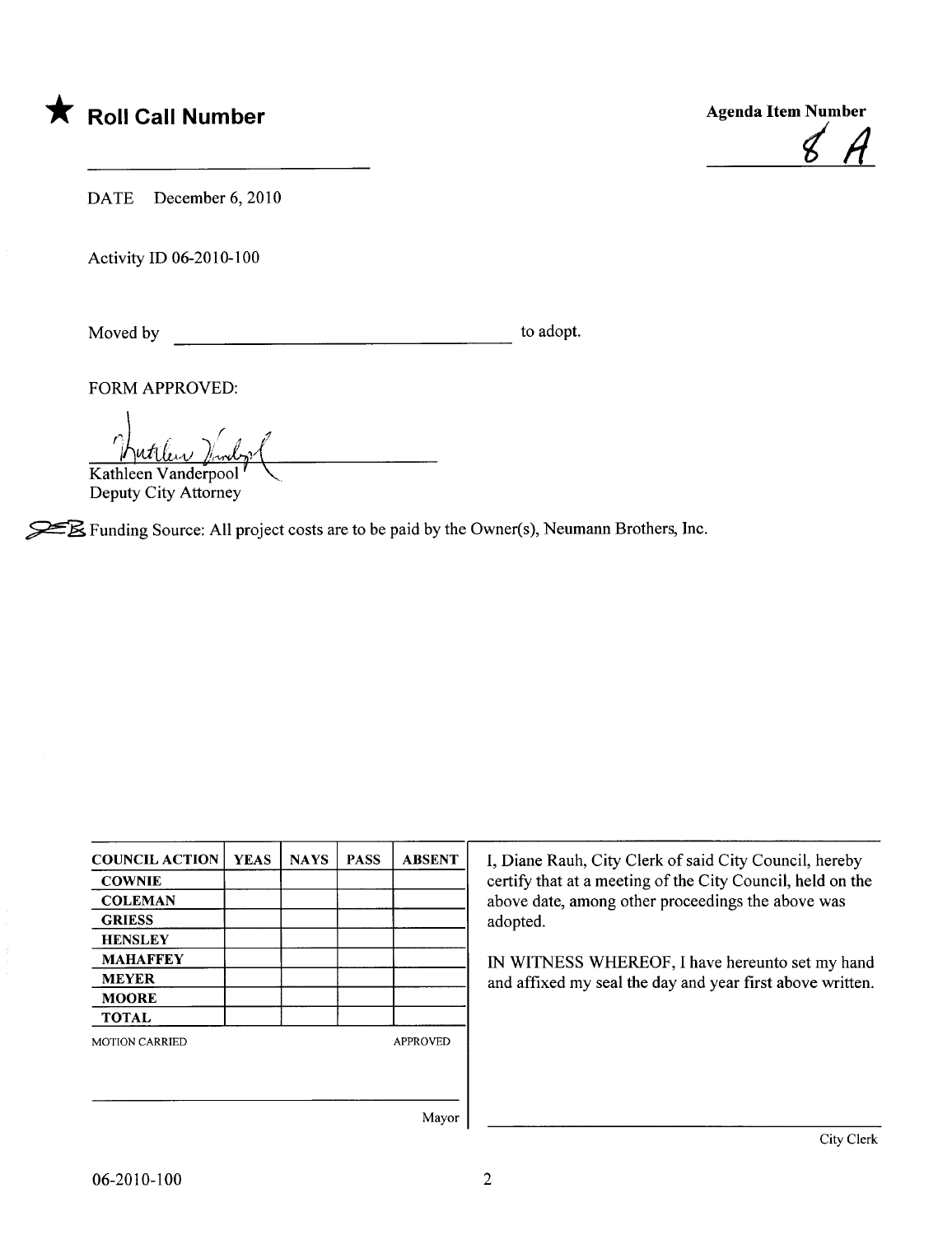# **ACTIVITY ID 08-2010-100**

# **ACTIVITY ID 06-2010-100**

# PAVING & STORM SEWER





## VICINITY MAP

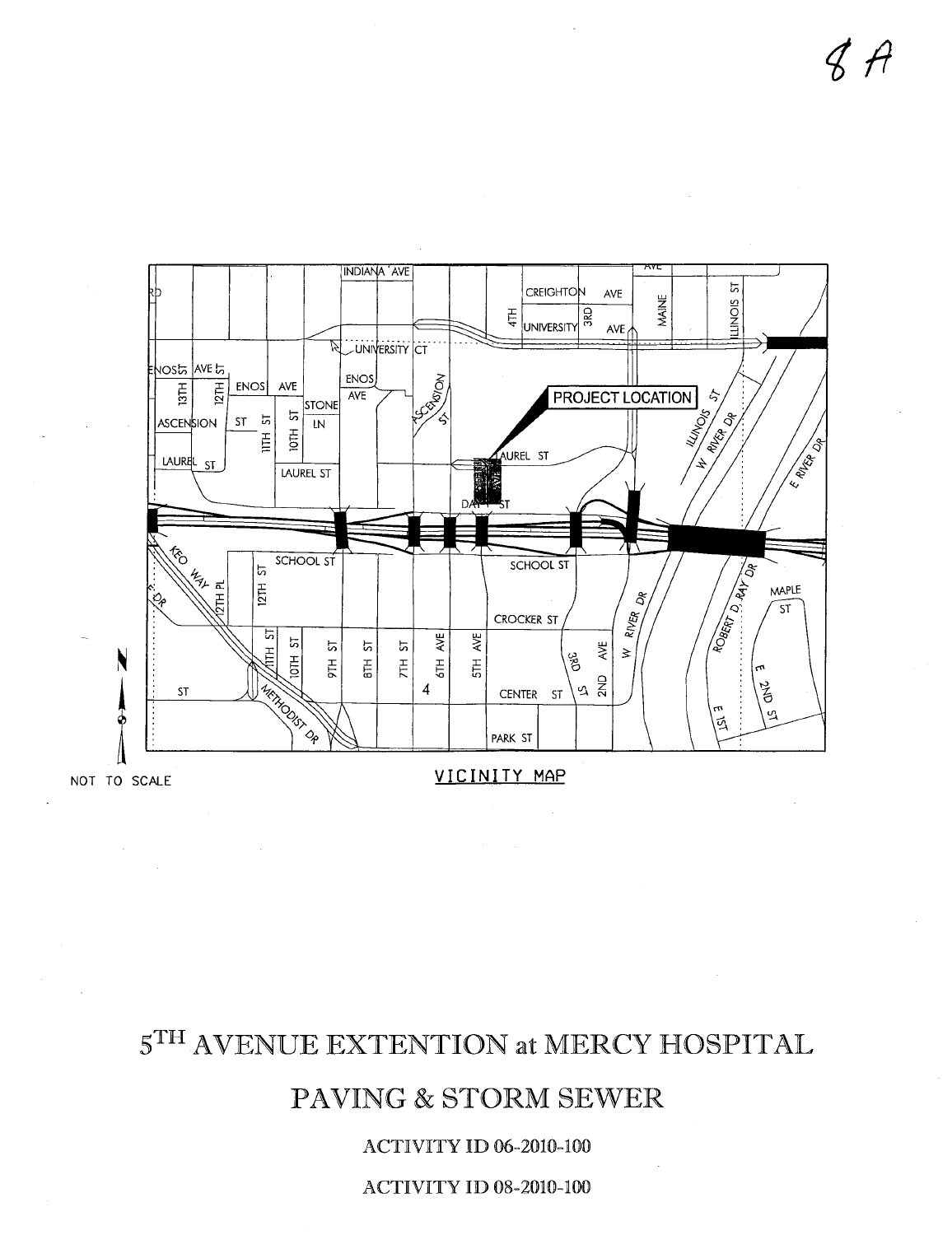December 6, 2010



# **CERTIFICATION OF COMPLETION**

### AGENDA HEADING:

Approving completion and recommending acceptance of the Private Construction Contract for Paving Improvements 5th Avenue south of Laurel Street, between Concrete Technologies, Inc. and Neumann Brothers, Inc..

### SYNOPSIS:

Approve the Jurisdictional Engineer's Certification of Completion, acknowledge the completion and accept construction of said improvement.

### FISCAL IMPACT:

### Amount: \$66,700.00 As-Built Contract Cost

Funding Source: No Cost to the City of Des Moines; all costs are to be paid by the Owner, Neumann Brothers, Inc.

### CERTIFICATION OF COMPLETION:

On July 27,2009, under Roll Call No. 09-1304, the City Council approved a private construction contract in the amount of \$66,700.00, between Concrete Technologies, Inc., Brad Baumler, President, 3809 109th Street, Suite D, Urbandale, IA 50322 - as Contractor, and Neumann Brothers, Inc., Marshall G. Linn III, President/CEO, 1435 Ohio Street, Des Moines, lA, 50314 - as Owner, for construction of Paving Improvements described as construction of all PCC paving and sidewalk work related to the 5th Avenue Extension Part 1 at Mercy Hospital per 06-08-2009 drawings by Snyder & Associates, Inc. being Plan File Nos. 506-107/118, and granted permission to the parties of said contract to construct these improvements in accordance with the contract documents and subject to the inspection and approval of the Des Moines City Engineer.

I hereby certify that the construction of said Paving Improvements described as construction of all PCC paving and sidewalk work related to the 5th Avenue Extension Part 1 at Mercy Hospital per 06-08-2009 drawings by Snyder & Associates, Inc. being Plan File Nos. 506-107/118, Activity ID 06-2010-100, has been completed in substantial compliance with the contract documents between Concrete Technologies, Inc. and Neumann Brothers, Inc., which were approved under Roll Call No. 09-1304, dated July 27,2009 and I hereby recommend that the above Paving Improvements be accepted.

Engineering. T 515.283.4920 . F 515.283.4112 . www.dmgov.org City Hall. 400 Robert D. Ray Drive. Des Moines. Iowa .50309-1891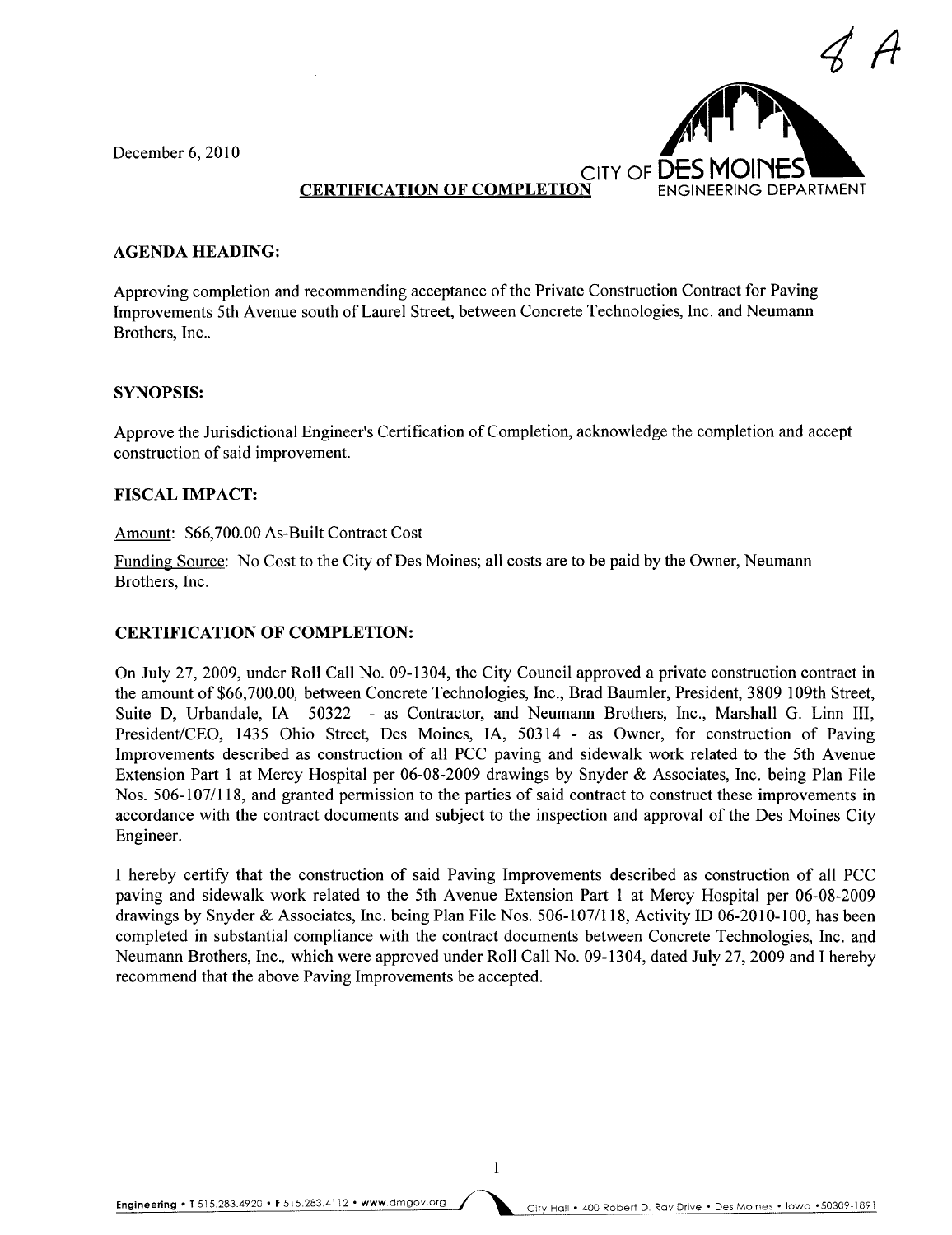$\mathscr{C}$  $\mathscr{A}$ 

I further certify that the amount of completed Paving Improvements is \$66,700.00.

GUE Brever

Jeb E. Brewer, P.E. Des Moines City Engineer